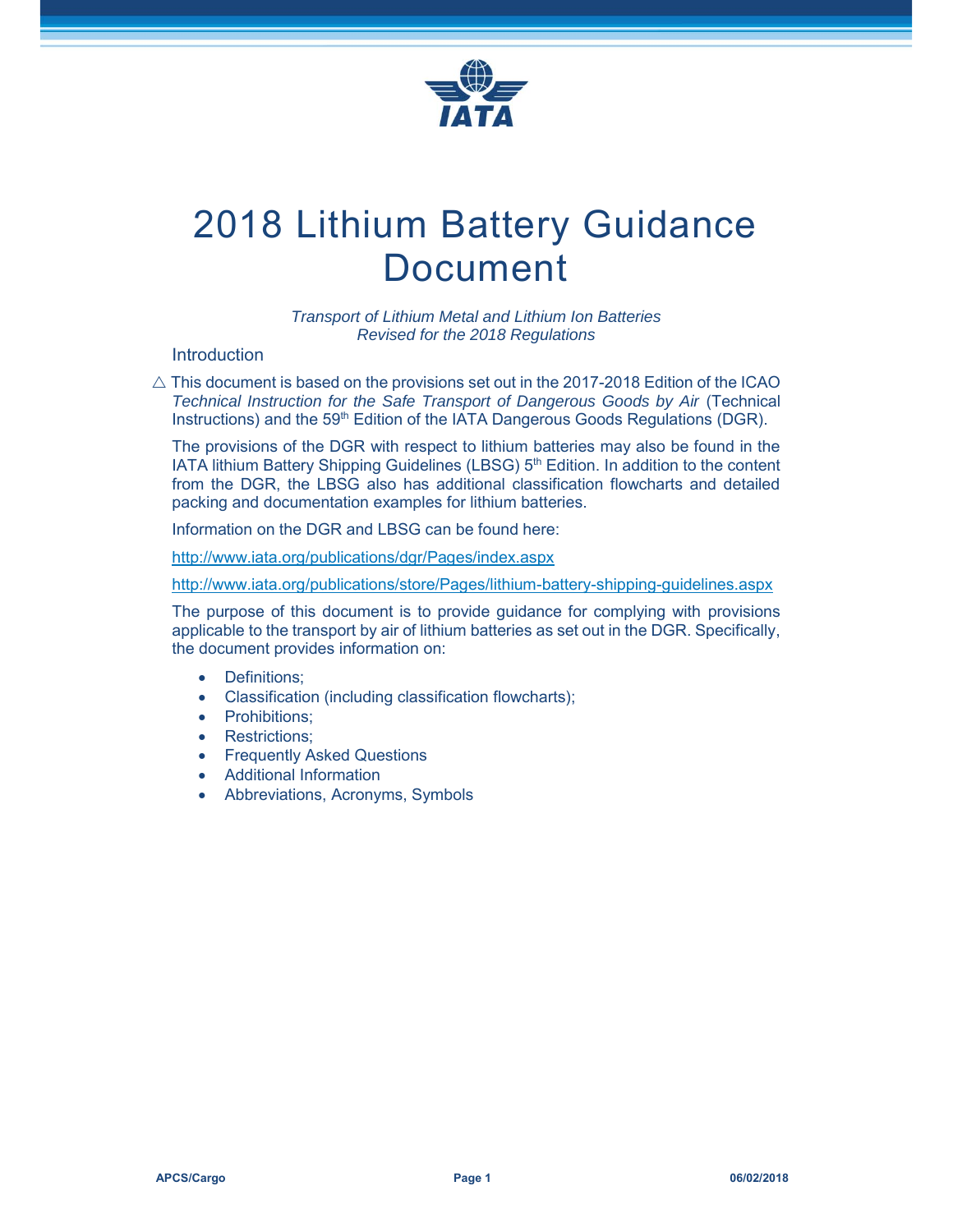# **Definitions**

Lithium Battery – The term "lithium battery" refers to a family of batteries with different chemistries, comprising many types of cathodes and electrolytes. For the purposes of the DGR they are separated into:

**Lithium metal batteries.** Are generally primary (non-rechargeable) batteries that have lithium metal or lithium compounds as an anode. Also included within lithium metal are lithium alloy batteries. Lithium metal batteries are generally used to power devices such as watches, calculators, cameras, temperature data loggers, car key fobs and defibrillators.

#### *Note:*

Lithium metal batteries packed by themselves (not contained in or packed with *equipment) (Packing Instruction 968) are forbidden for transport as cargo on passenger aircraft) unless shipped under exemption issued by all States concerned, see Special Provision A201.* 



**Figure 1 - Example of Lithium Metal Cells and Batteries** 

**Lithium-ion batteries** (sometimes abbreviated Li-ion batteries) are a secondary (rechargeable) battery where the lithium is only present in an ionic form in the electrolyte. Also included within the category of lithium-ion batteries are lithium polymer batteries. Lithium-ion batteries are generally used to power devices such as mobile telephones, laptop computers, tablets, power tools and e-bikes.



**Figure 2 - Example of Lithium Ion Cells and Batteries** 

# U *Note:*

*Lithium ion batteries packed by themselves (Packing Instruction 965) (not contained in or packed with equipment):* 

*(a) must be shipped at a state of charge (SoC) not exceeding 30% of their rated capacity. Cells and/or batteries at a SoC of greater than 30% may only be shipped*  with the approval of the State of Origin and the State of the Operator under the *written conditions established by those authorities, see Special Provision A331; and*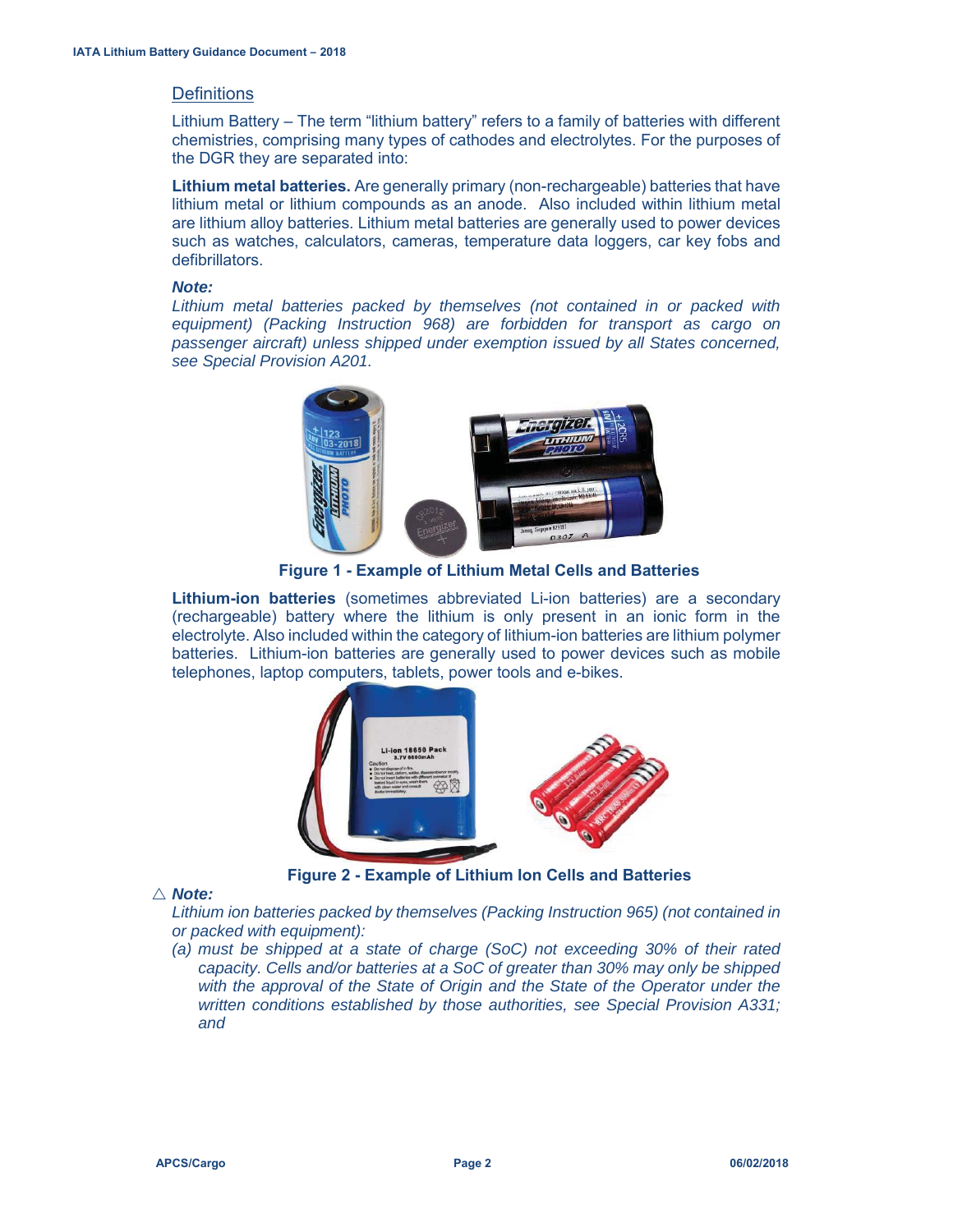*(b) are forbidden for transport as cargo on passenger aircraft unless shipped under exemption issued by all States concerned, see Special Provision A201.* 

The technical definition of a battery and cell, as indicated in the UN Manual of Tests and Criteria, is as follows:

**Battery** means two or more cells which are electrically connected together and fitted with devices necessary for use, for example, case, terminals, marking and protective devices. Units which have two or more cells that are commonly referred to as "battery packs", "modules" or "battery assemblies" having the primary function of providing a source of power to another piece of equipment are for the purposes of the UN Model Regulations and this guidance document treated as batteries. See definitions for "cell" and "single cell battery". (See also "Power Banks")

**Button cell** or battery means a round small cell or battery when the overall height is less than the diameter.

**Cell** means a single encased electrochemical unit (one positive and one negative electrode) which exhibits a voltage differential across its two terminals. Under the UN Model Regulations, *UN Manual of Tests and Criteria* and this guidance, to the extent the encased electrochemical unit meets the definition of "cell" herein, it is a "cell", not a "battery", regardless of whether the unit is termed a "battery" or a "single cell battery" outside of the UN Model Regulations, the *UN Manual of Tests and Criteria* and this guidance*.*

**Consignment**, one or more packages of dangerous goods accepted by an operator (airline) from one shipper at one time and at one address, receipted for in one lot and moving to one consignee at one destination address.

#### **Net Quantity** Either:

- (a) the weight or volume of the dangerous goods contained in a package excluding the weight or volume of any packaging material; or
- (b) the weight of an unpackaged article of dangerous goods (e.g. UN 3166).

For the purposes of this definition "dangerous goods" means the substance or article as described by the proper shipping name shown in Table 4.2, e.g. for "Fire extinguishers", the net quantity is the weight of the fire extinguisher. For articles packed with equipment or contained in equipment, the net quantity is the net weight of the article, e.g. for "Lithium ion batteries contained in equipment", the net quantity is the net weight of the lithium ion batteries in the package.

 $\triangle$  **Overpack** means an enclosure used by a single shipper to contain one or more packages and to form one handling unit for convenience of handling and stowage. Dangerous goods packages contained in the overpack must be properly packed, marked, labelled and in proper condition as required by the IATA Dangerous Goods Regulations.

The overpack must not contain packages enclosing different substances which might react dangerously with each other or packages of dangerous goods which require segregation according to Table 9.3.A. In addition, packages containing UN 3090, lithium metal batteries prepared in accordance with Section IA or Section IB of PI968 or UN 3480, lithium ion batteries prepared in accordance with Section IA or Section IB of PI 965 are not permitted in an overpack with packages containing dangerous goods classified in Class 1 other than Division 1.4S, Division 2.1, Class 3, Division 4.1 or Division 5.1.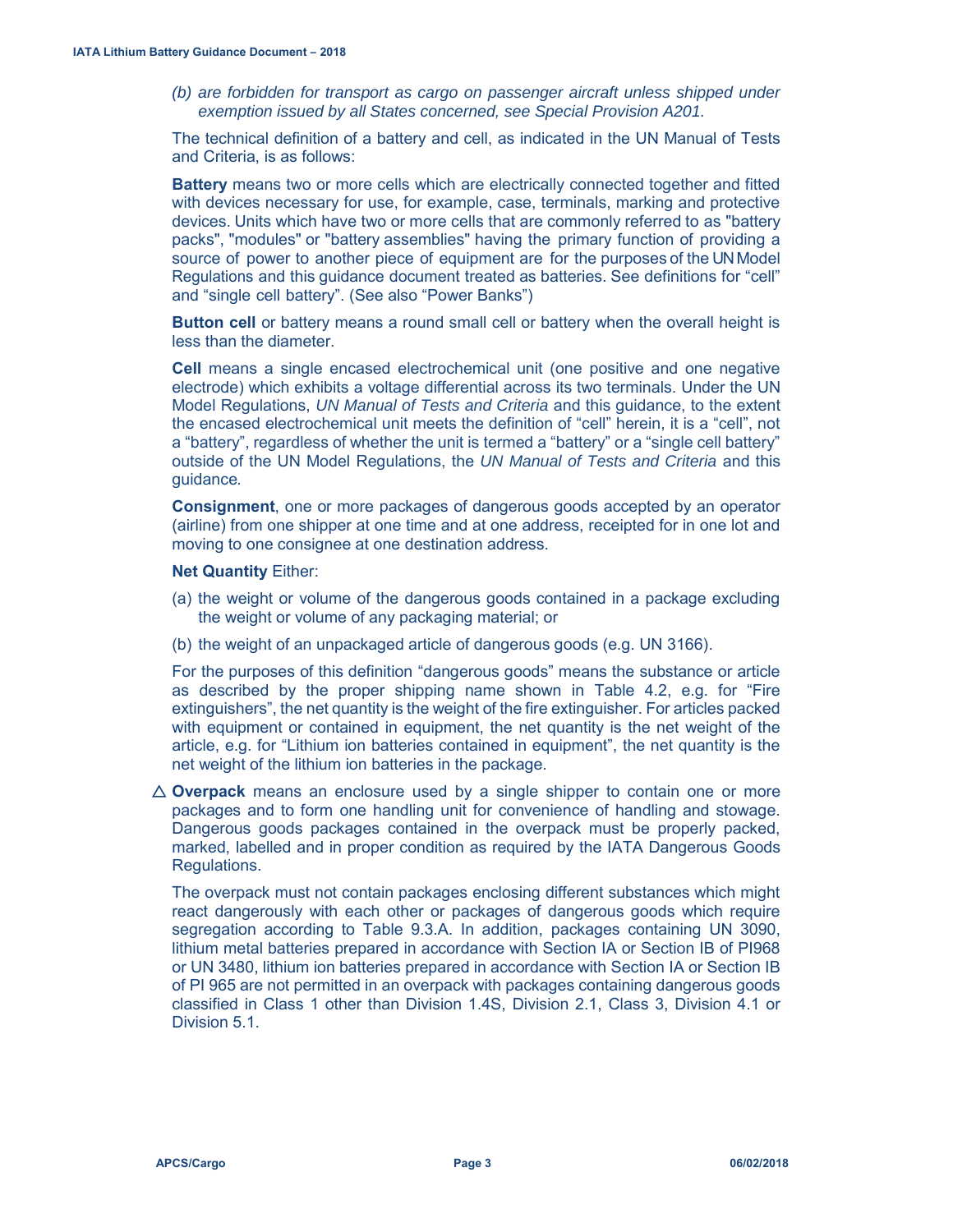**Power Bank** (power pack, mobile battery, etc.). These are portable devices designed to be able to charge consumer devices such as mobile phones and tablets. For the purposes of this guidance document and the IATA Dangerous Goods Regulations, power banks are to be classified as batteries and must be assigned to UN 3480, lithium ion batteries, or UN 3090, lithium metal batteries, as applicable. For carriage by passengers, power banks are considered spare batteries and must be individually protected from short-circuit and carried in carry-on baggage only.

**Rated capacity** means the capacity, in ampere-hours or milliampere-hours, of a cell or battery as measured by subjecting it to a load, temperature and voltage·cut-off point specified by the manufacturer.

#### *Note:*

*The following IEC standards provide guidance and methodology for determining the rated capacity:* 

- *(1) IEC 61960 (First Edition 2003-12): Secondary cells and batteries containing alkaline or other non-acid electrolytes -Secondary lithium cells and batteries for portable applications;*
- *(2) IEC 62133 (First Edition 2002-10): Secondary cells and batteries containing alkaline or other non-acid electrolytes* - *Safety requirements for portable sealed secondary cells, and for batteries made from them, for use in portable applications;*
- *(3) IEC 62660-1 (First Edition 2011-01): Secondary lithium-ion cells for the propulsion of electric road vehicles- Part 1: Performance testing.*

**State of Origin**, the country (State) in the territory of which the consignment is to first be loaded on an aircraft.

**State of the Operator**, the country (State) in which the operator's principal place of business is located or, if there is no such place of business, the operator's permanent residence.

Classification (DGR 3.9.2.6)

Lithium batteries are classified in Class 9 – Miscellaneous dangerous goods as:

- x UN 3090, **Lithium metal batteries**; and
- x UN 3480, **Lithium ion batteries**

or, if inside a piece of equipment or packed separately with a piece of equipment to power that equipment as:

- x UN 3091, **Lithium metal batteries contained in equipment**; or
- x UN 3091, **Lithium metal batteries packed with equipment**; and
- x UN 3481, **Lithium ion batteries contained in equipment**; or
- x UN 3481, **Lithium ion batteries packed with equipment**.

Classification Flowcharts

**The following (2) classification flowcharts are intended to provide guidance on the classification for lithium metal and lithium ion batteries.**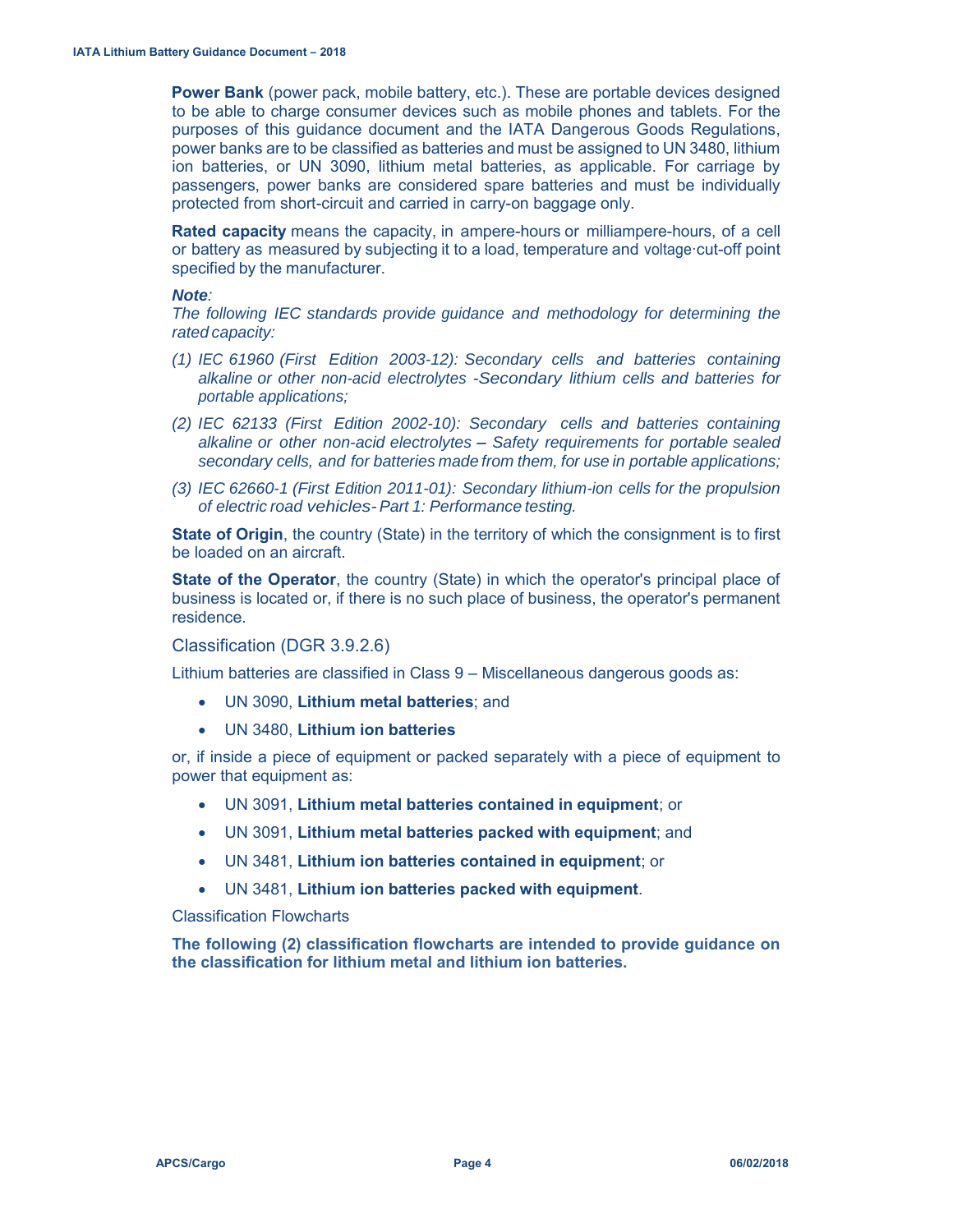**Limit per package:**  Limit per package:  $Cells \le 20$  Wh; and Batteries ≤100 Wh **Cells** ≤ 20 Wh; and **Batteries** ≤100 Wh  $Pax A/C = 5 kg$ Pax A/C = 5 kg  $CAO = 5 kg$ á CAO = 5 kg ¢ Section II IMP: ELI Section II Batteries Packed UN3481 **Batteries Packed** With Equipment PI 966 With Equipment Lithium Ion Lithium Ion No No **Redesign** Redesign **Batteries** > 100 Wh **Limit per package:**   $Cells > 20$  Wh; and tteries > 100 Wh Limit per package: **Cells** > 20 Wh; and  $Pax A/C = 5 kg$ Pax A/C = 5 kg  $CAO = 35 kg$  $CAO = 35 kg$ ▲  $\tilde{\epsilon}$ UN3481 **Section** IMP: RL PI 966  $\frac{1}{2}$  $cells > 2.7 Wh \leq 20 Wh$ cells > 2.7 Wh ≤ 20 Wh ≤ 100 Wh = 2 batteries  $\leq 100$  Wh = 2 batteries **A** Batteries ≤100 Wh **Batteries** ≤100 Wh Cells <20 Wh; and Pax A/C = Forbidden All cells and batteries must be tested in accordance with **Cells** ≤20 Wh; and  $\leq$  2.7 Wh = 2.5kg; or **package) Limit per**   $\leq$  2.7 Wh = 2.5 kg; or Pax A/C = Forbidden All cells and batteries must be tested in accordance with the UN Manual of Tests and Criteria Part III Subsection package) Limit per the UN Manual of Tests and Criteria Part III Subsection batteries  $> 2.7$  Wh batteries  $> 2.7$  Wh (not more than 1 **(not more than 1**   $= 8$  cells; or = 8 cells; or Section II  $\overline{\mathbb{R}}$ UN3480 **package:** Section II IMP: ELI PI: 965 (limited to a maximum (limited to a maximum Lithium Ion Batteries Lithium Ion Batteries 38.3 (DGR 3.9.2.6) 38.3 (DGR 3.9.2.6) **package exceeds Section**   $\bigoplus\limits_{i=1}^k$ package exceeds Section of 30% SoC) of 30% SoC) Cells  $\leq 20$  Wh; and **Cells** ≤ 20 Wh; and **Batteries** ≤100 Wh Batteries <100 Wh Il Limits or more than 1 **II Limits or more than 1**  Pax A/C = Forbidden Pax A/C = Forbidden 亀 Passed<br>UN? Yes **Limit per package:**  Limit per package: NOTE: Use "IB" if **NOTE: Use "IB" if**  4  $CAO = 10$  kg  $CAO = 10$  kg Section IB Section IB IMP: RBI MP: RBI UN3480 **package.**  PI 965 Pax A/C = Forbidden Pax  $A/C =$  Forbidden Cells > 20 Wh; and<br>**Batteries** > 100 Wh **Batteries** > 100 Wh **Limit per package:**  Limit per package: **Cells** > 20 Wh; and  $CAO = 35 kg$  $CAO = 35 kg$ Section IA IMP: RBI € UN3480<br>PI 965 \* exceptions exist to the marking requirements **Limit per package:**  \* exceptions exist to the marking requirements Limit per package: **Batteries** ≤100 Wh Batteries ≤100 Wh Cells <20 Wh; and **Cells** ≤20 Wh; and PI 967 Section II PI 967 Section II  $Pax A/C = 5 kg$ Pax  $A/C = 5$  kg  $CAO = 5 kg$  $CAO = 5$  kg **\***IMP: ELI **HNP: ELI** UN3481 4. Contained in Contained in Lithium Ion Lithium Ion **Equipment** Equipment **Batteries Batteries** - see PI 967 Section II – see PI 967 Section II**Batteries** > 100 Wh Batteries > 100 Wh Limit per package: **Limit per package:**  Cells >20 Wh; and **Cells** >20 Wh; and € PI 967 Section I PI 967 Section I  $Pax A/C = 5 kg$ Pax A/C = 5 kg  $CAO = 35 kg$ CAO = 35 kg IMP: RLI UN3481

Classification Flowchart - Lithium Ion Batteries **Classification Flowchart – Lithium Ion Batteries** 06/02/2018 **APCS/Cargo Page 5 06/02/2018** 

Page 5

**APCS/Cargo**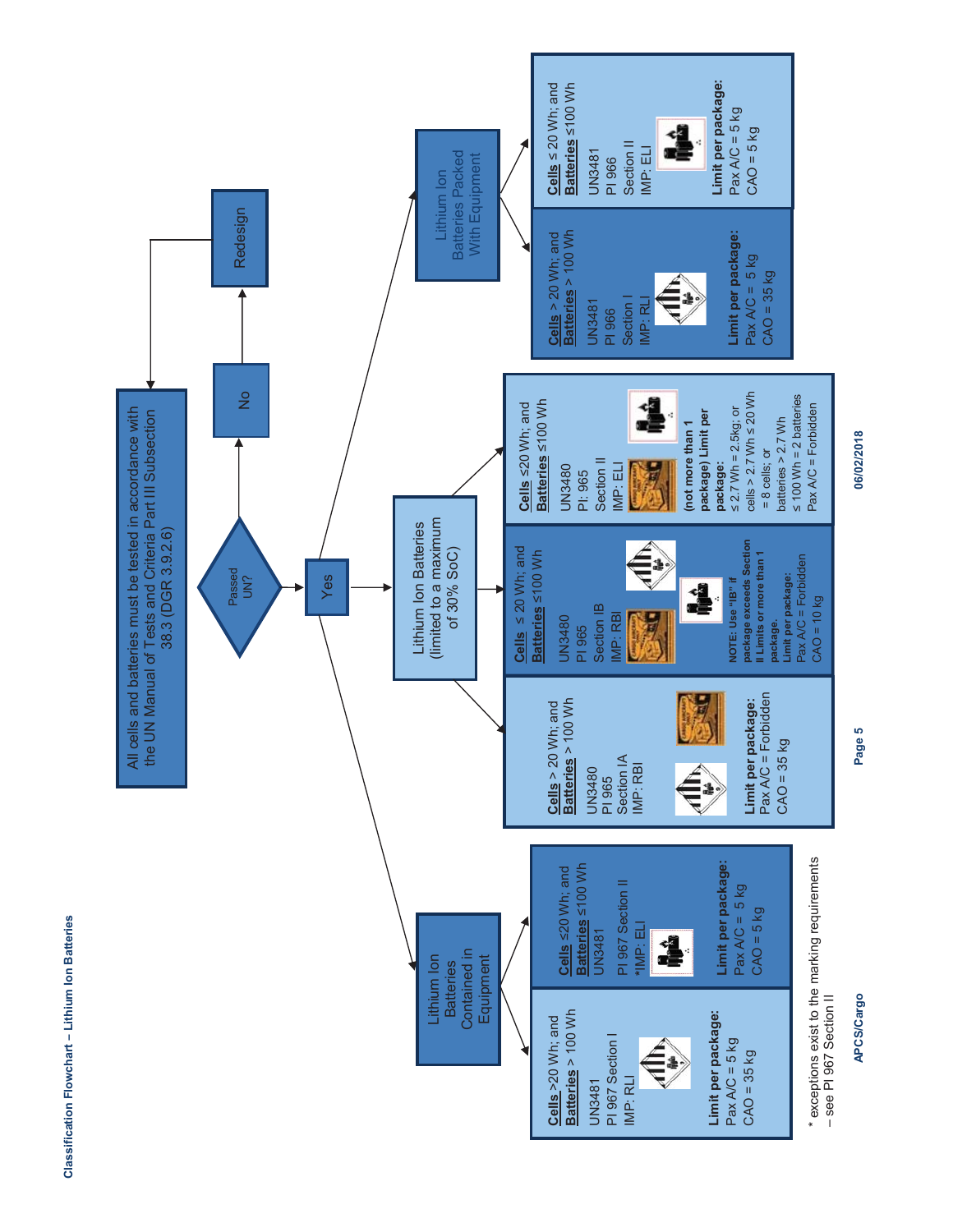



APCS/Cargo

06/02/2018 **APCS/Cargo Page 6 06/02/2018**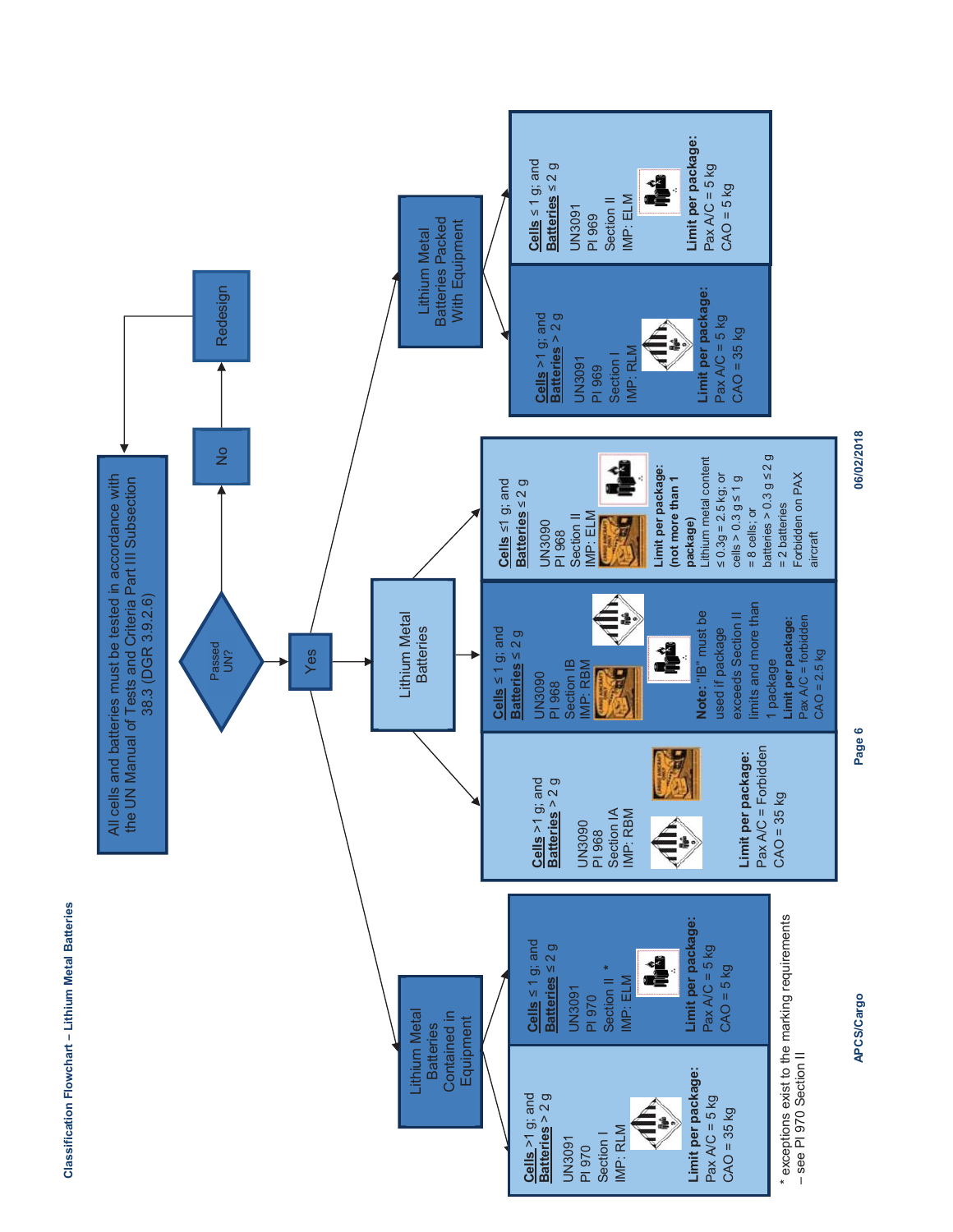#### **IATA Lithium Battery Guidance Document – 2018**

#### **Prohibitions**

#### *Lithium ion batteries*

All lithium ion cells and batteries shipped by themselves (UN 3480) are forbidden for transport as cargo on passenger aircraft. All packages prepared in accordance with Packing Instruction 965, Section IA, IB and II, must bear a Cargo Aircraft Only label, in addition to existing marks and/or labels.

#### *Lithium metal batteries*

All lithium metal cells and batteries shipped by themselves (UN 3090) are forbidden for transport as cargo on passenger aircraft. All packages prepared in accordance with Packing Instruction 968, Section IA, IB and II, must bear a Cargo Aircraft Only label, in addition to existing marks and/or labels.

#### **Restrictions**

#### $\triangle$  *Lithium ion batteries*

All lithium ion cells and batteries (UN 3480 only) must be shipped at a state of charge (SoC) not exceeding 30% of their rated capacity. Cells and/or batteries at a SoC of greater than 30% may only be shipped with the approval of the State of Origin and the State of the Operator under the written conditions established by those authorities, see Special Provision A331.

#### $\Box$  Packing Restrictions

#### *PI965 & PI968 Section IA & IB*

UN 3090, lithium metal batteries prepared in accordance with Section IA or Section IB of PI 968 and UN 3480, lithium ion batteries prepared in accordance with Section IA or Section IB of PI 965 must not be packed in the same outer packaging with dangerous goods classified in Class 1 (explosives) other than Division 1.4S, Division 2.1 (flammable gases), Class 3 (flammable liquids), Division 4.1 (flammable solids) or Division 5.1 (oxidizers). Packages containing cells or batteries must not be placed in an overpack with packages containing dangerous goods classified in Class 1 other than Division 1.4S, Division 2.1, Class 3, Division 4.1 or Division 5.1.

#### *PI965 & PI968 Section II*

Cells and batteries must not be packed in the same outer packaging with other dangerous goods.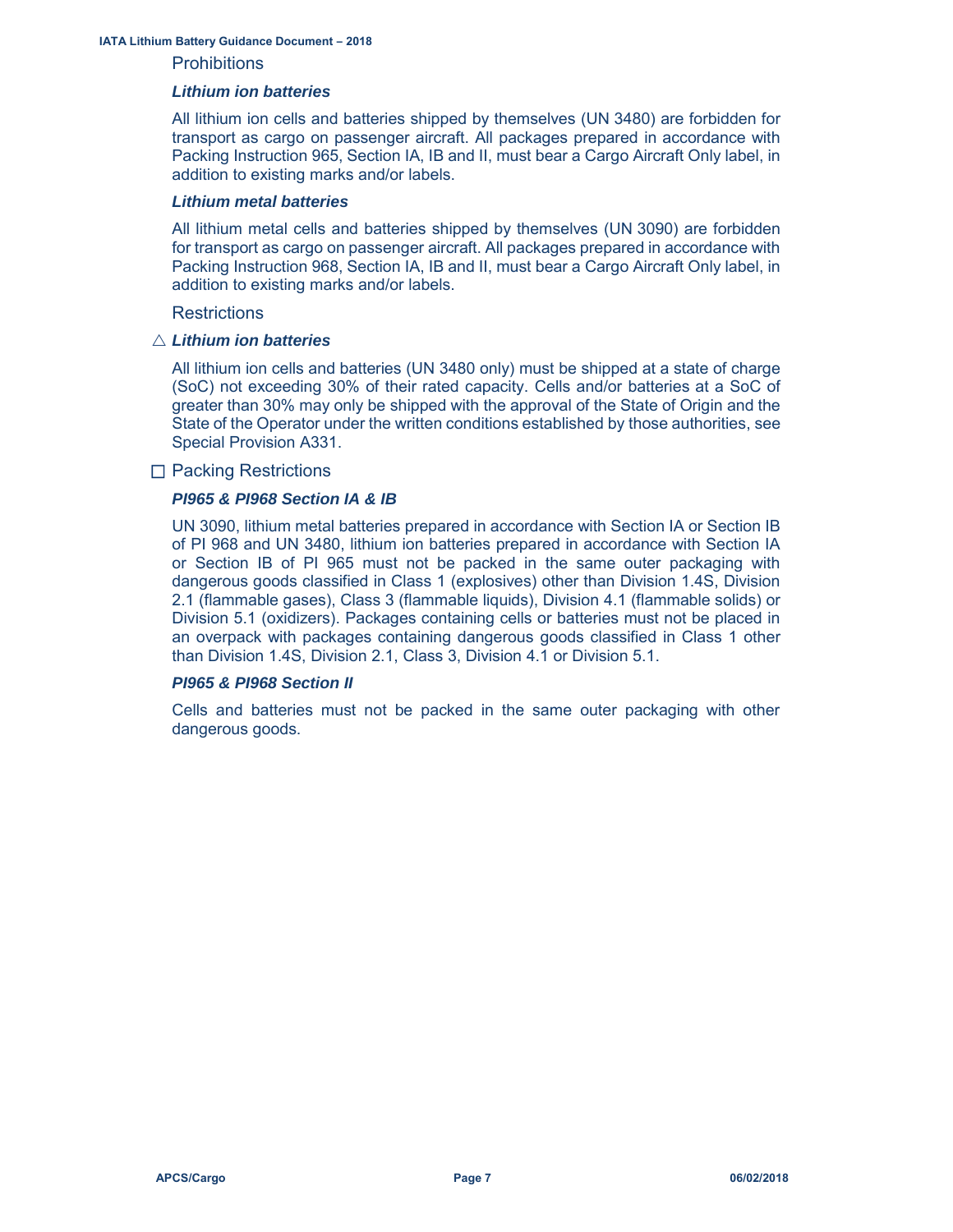Frequently Asked Questions

# **Part 1 – Questions Related to Definitions**

# **A. What are the various types of lithium batteries?**

Lithium batteries fall into two broad classifications; lithium metal batteries and lithium ion batteries. Lithium metal batteries are generally non-rechargeable and contain metallic lithium. Lithium ion batteries contain lithium which is only present in an ionic form in the electrolyte and are rechargeable.

Within these two broad classifications there are many different chemistries. For example within lithium ion batteries there are lithium polymer, lithium iron phosphate ( $LiFePO<sub>4</sub>$ ), lithium air to name a few.

# **B. What is the difference between a lithium cell and a lithium battery?**

A lithium cell is a single encased electrochemical unit consisting of one positive and one negative electrode that exhibits a voltage differential across the two terminals. A lithium battery is two or more cells electrically connected. A single cell battery is considered a cell and not a battery for the purposes of the limitations set out in the DGR.

*Note: Units that are commonly referred to as "battery packs" or "power banks" having the primary function of providing a source of power to another piece of equipment are for the purposes of these Regulations treated as batteries. Refer to the section on Definitions for complete details.* 

# **C. How are component cells connected to form a battery?**

Cells in batteries may be connected in parallel, in series, or in a combination of the two. When cells are connected in series, the voltage of the battery increases but the capacity in amperehours (Ah) does not change. By contrast, when cells are connected in parallel the capacity in ampere-hours of the battery (Ah) increases but the voltage stays the same.

# **D. How do I determine the watt-hour rating for a particular lithium ion battery?**

The watt-hour (Wh) rating is a measure by which lithium ion batteries are regulated. Section I Lithium ion batteries manufactured after 31 December 2011 and Section IB and Section II Lithium ion batteries manufactured after 1 January 2009 are required to be marked with the watt-hour rating.

You can also arrive at the number of watt-hours your battery provides if you know the battery's nominal voltage (V) and capacity in ampere-hours (Ah):

Ah  $x V = Wh$ 

# *Note:*

*If only the milliampere-hours (mAh) are marked on the battery then divide that number by 1000 to get ampere-hours (Ah) (i.e. 4400 mAh / 1000 = 4.4. Ah).* 

Most lithium ion batteries marketed to consumers are below 100 watt-hours. If you are unsure of the watt-hour rating of your lithium ion battery, contact the manufacturer.

# **E. What is a button cell battery?**

A button cell battery is a round small cell where the overall height is less than the diameter. Button cells are often referred to as "coin" cells.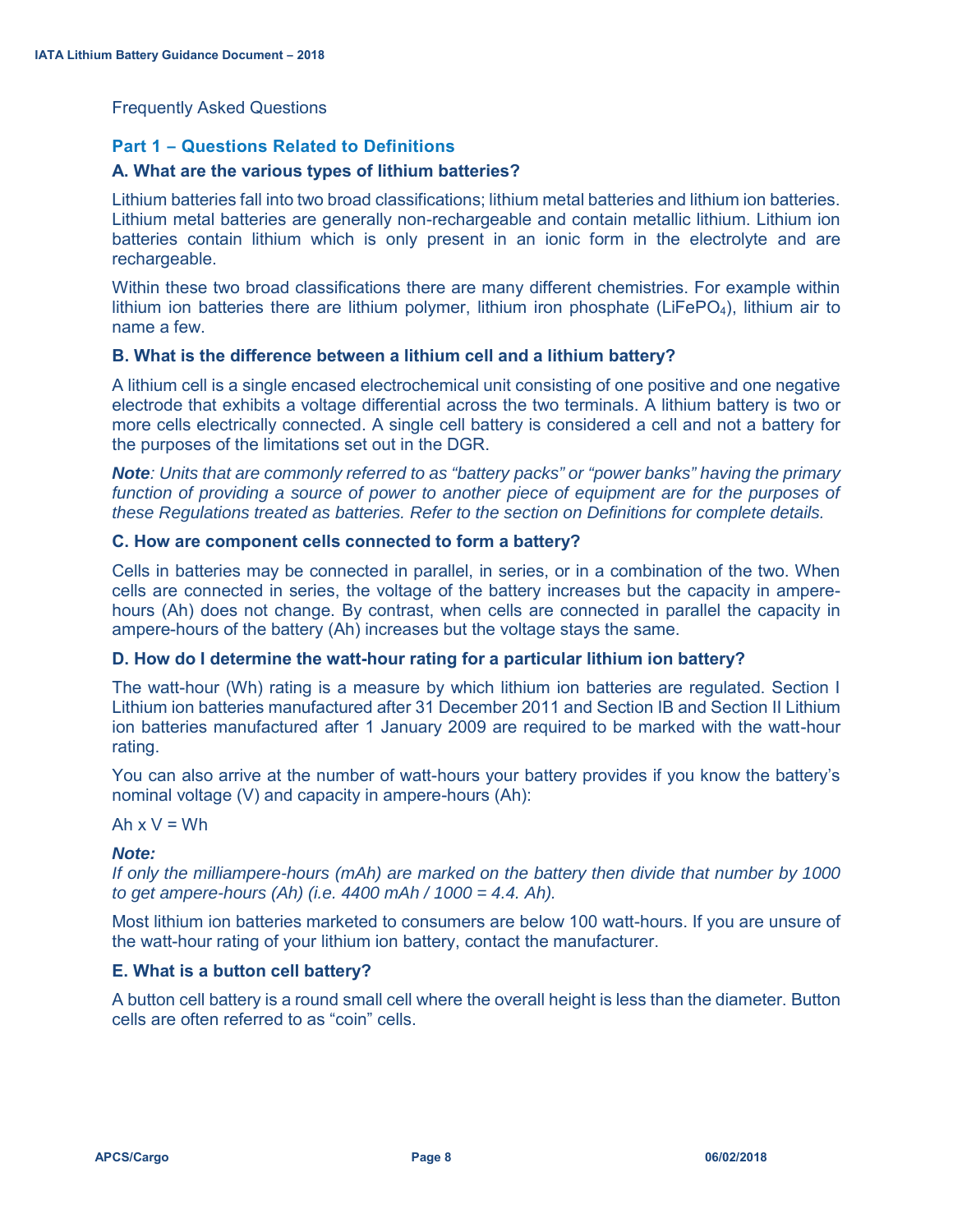# **Part 2 – Questions related to Packaging and Transport Provisions**

# **A. How do I safely package lithium batteries for transport?**

One of the major risks associated with the transport of batteries and battery-powered equipment is short-circuit of the battery as a result of the battery terminals coming into contact with other batteries, metal objects, or conductive surfaces. Packaged batteries or cells must be separated in a way to prevent short circuits and damage to terminals. They must be packed in a strong rigid outer packaging unless when contained in equipment, the battery is afforded equivalent protection by the equipment in which it is contained. Sample packaging meeting these requirements is shown below:



# **B. How can batteries be effectively protected against short circuit?**

Methods to protect against short circuit include, but are not limited to, the following methods:

- a. Packing each battery or each battery-powered device when practicable, in fully enclosed inner packagings made of non-conductive material (such as a plastic bag);
- b. Separating or packing batteries in a manner to prevent contact with other batteries, devices or conductive materials (e.g. metal) in the packagings; and
- c. Ensuring exposed terminals or connectors are protected with non-conductive caps, nonconductive tape, or by other appropriate means.

If not impact resistant, the outer packaging must not be used as the sole means of protecting the battery terminals from damage or short-circuiting. Batteries should be securely cushioned and packed to prevent shifting which could loosen terminal caps or reorient the terminals to produce short circuits.

Terminal protection methods include but are not limited to the following:

- a. Securely attaching covers of sufficient strength to protect the terminals;
- b. Packaging the battery in a rigid plastic packaging; and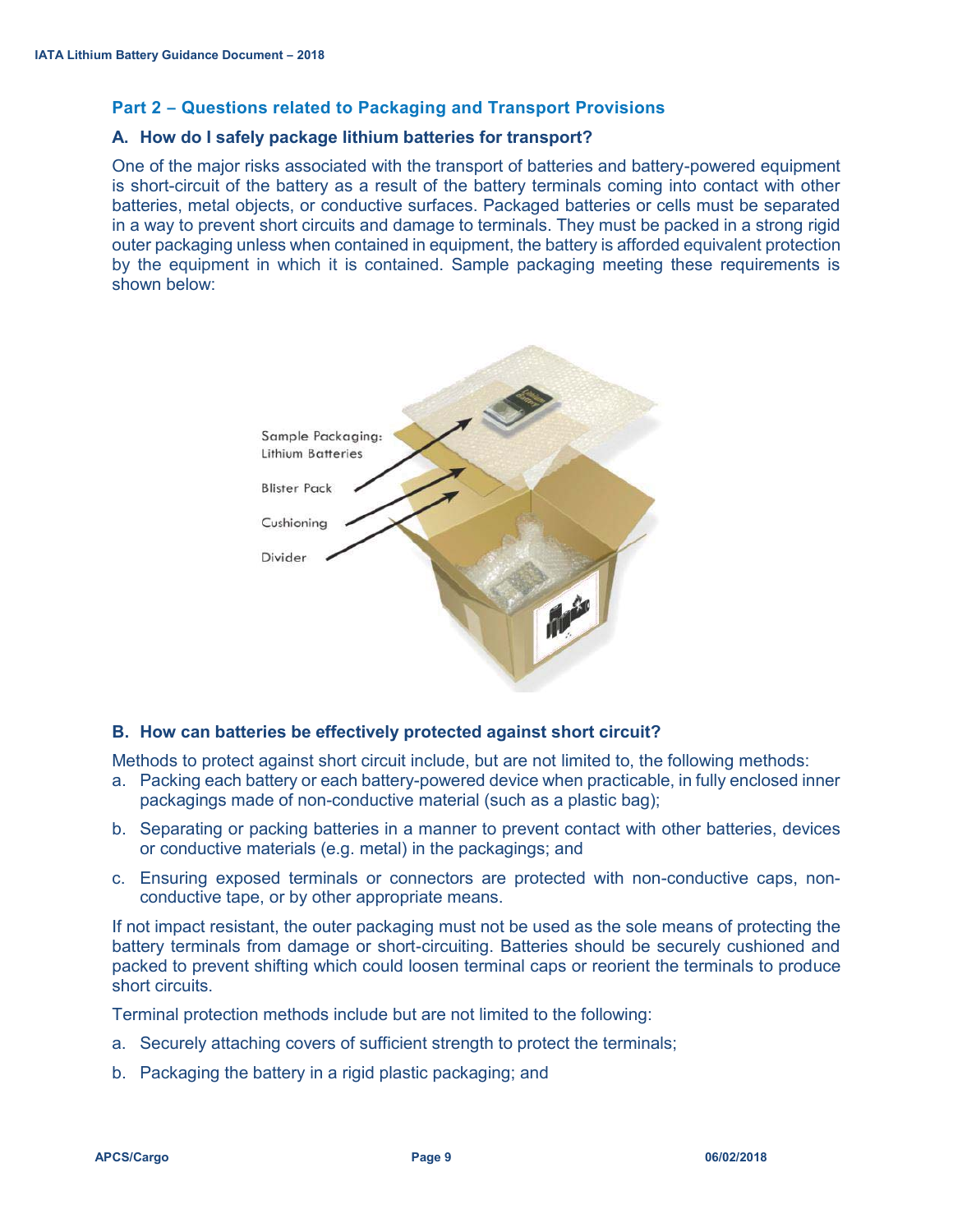c. Constructing the battery with terminals that are recessed or otherwise protected so that the terminals will not be subjected to damage if the package is dropped.

# **C. I'm shipping using Section II of the packing instructions, what constitutes "adequate instruction"?**

Shippers of lithium batteries prepared in accordance with Section II of the lithium battery packing instructions are not subject to the formal dangerous goods training requirements set out in DGR 1.5, however, persons preparing such shipments must be provided with "adequate instruction" as described in DGR 1.6.

The following is offered as a starting point for an employer on what could be considered as being adequate instruction:

- 1. The employer must identify the different configurations of lithium batteries that they ship, i.e. lithium batteries and/or lithium batteries packed with equipment and/or lithium batteries contained in equipment; lithium metal batteries and/or lithium ion batteries.
- 2. The employer must document the procedures that apply to the configurations and battery types that they ship as determined in 1, above.
- 3. The procedures should be written up as a clear work instruction or other information that is available to all employees responsible for the preparation of lithium battery shipments.
- 4. All employees that are involved in the process of preparing lithium battery shipments must be taken through the procedure to ensure that they understand and can demonstrate the correct application of documented procedures for the packing, labelling, marking and documentations requirements, as applicable to their job function.
- 5. A record must be maintained that identifies each applicable employee and the date(s) that this instruction was provided.
- 6. Employees should be given periodic refresher, or at least demonstrate that they remain "adequately" instructed on how to perform the task. This should be done at least every two years or whenever the procedure is revised, or regulations are changed, whichever is sooner.
- 7. Companies that are involved in reverse logistics, i.e. arranging for returns of lithium batteries, lithium batteries packed with equipment or lithium batteries contained in equipment must develop a clear instruction for consumers on the process to be followed for returning products. This instruction must include packaging materials and lithium battery marks, as necessary. The instruction must also include the transport method and mode of transport that must be followed; this must include a clear statement on applicable prohibitions.

# **D. What does the lithium battery mark look like and when is it required?**

The lithium battery mark is required as specified in the additional requirements of Section II of packing instructions 965, 966, 967, 968, 969 and 970. It is also required as specified in the additional requirements of Section IB of packing instructions 965 and 968 in addition to the Class 9 lithium battery hazard label and Cargo Aircraft Only label. The mark is as shown in Figure 7.1.C of the IATA Dangerous Goods Regulations. The border of the label must have red diagonal hatchings with text and symbols in black on a white or contrasting background. The lithium battery mark may be printed directly on the outer packaging provided that there is sufficient contrast between the elements of the lithium battery mark and the colour of the packaging material. The minimum dimensions are 120 mm wide x 110 mm high.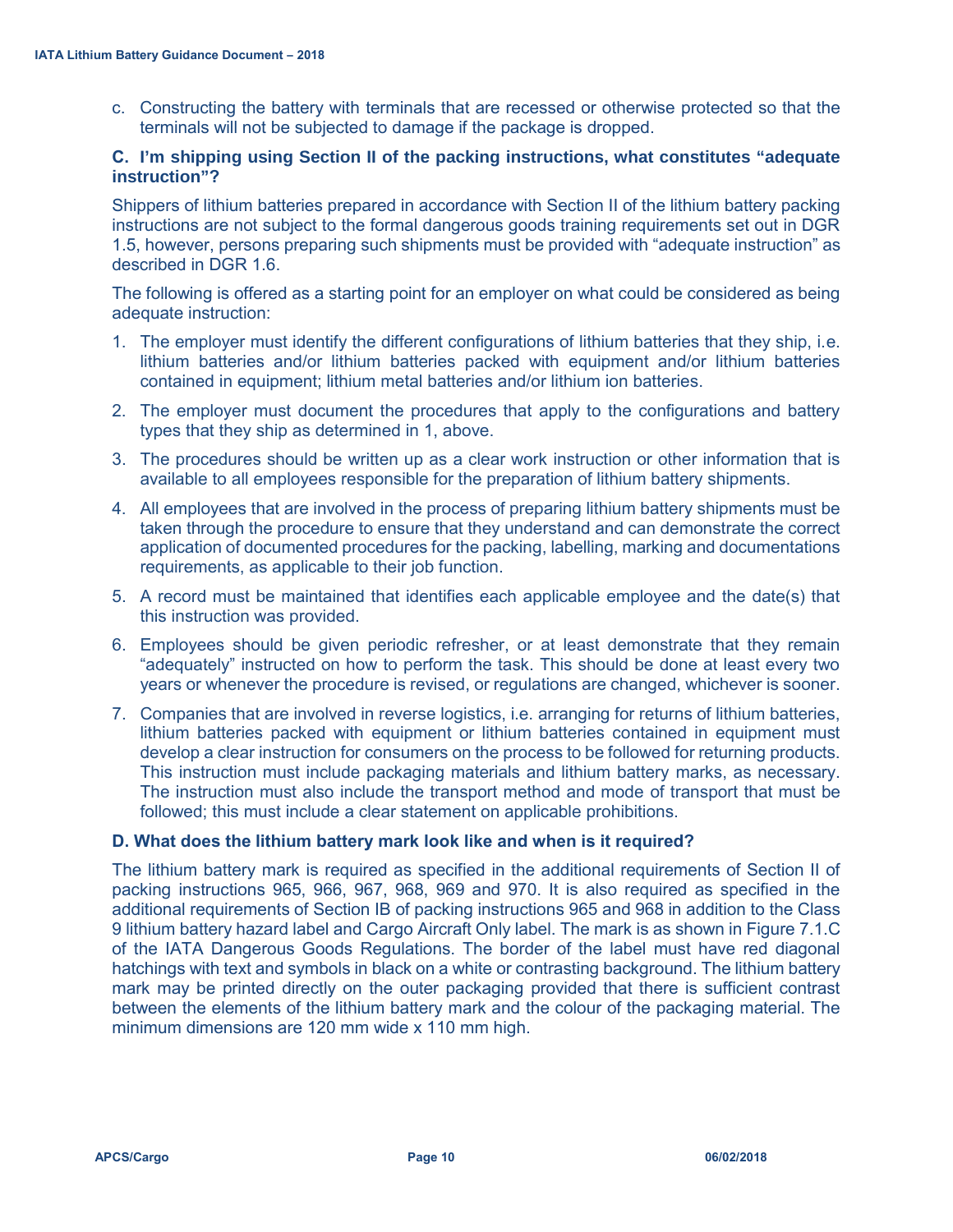

- \* Place for UN number(s), i.e. UN 3090, UN 3091, UN 3480 and/or UN 3481, as applicable. The UN number(s) indicated on the mark should be at least 12 mm high.
- \*\* Place for telephone number

#### *Note:*

The lithium battery handling label as shown in the 59<sup>th</sup> edition of the DGR, shown below, may *continue to be used until 31 December 2018.* 

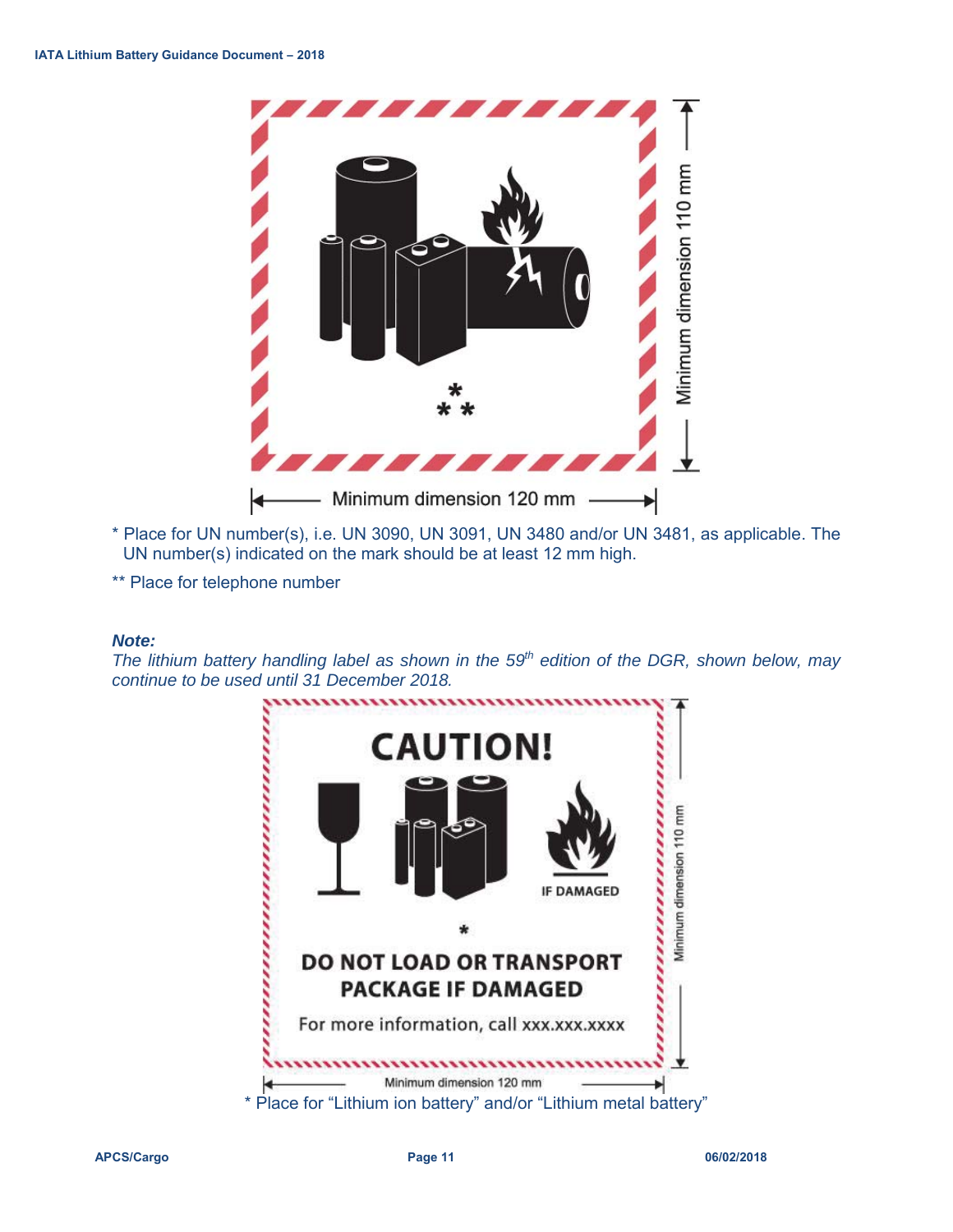# **E. If I have smaller packages, can I use a smaller lithium mark?**

Where the packages are of dimensions such that they cannot bear the full size lithium battery mark, the mark dimensions may be reduced to 105 mm wide  $\times$  74 mm high. The design specifications remain otherwise the same.

# **F. When is a lithium battery mark not required on the package?**

A lithium battery mark must not be affixed to packages prepared in accordance with Section IA of Packing Instructions 965 and 968 and Section I of Packing Instructions 966, 967, 969 and 970.

A lithium battery mark is not **required** for packages prepared in accordance with Section II of PI 967 or PI 970 containing only button cell batteries installed in equipment (including circuit boards) or consignments of two packages or less where each package contains no more than four cells or two batteries installed in equipment.

#### *Note:*

*The Air Waybill is only required to contain the statements "Lithium [ion or metal] batteries in compliance with Section II of PI9XX" when the lithium battery mark is affixed to the package(s).* 

# **G. Section II in Packing Instructions 967 and 970 states that "the lithium battery mark is not required on consignments of two packages or less where each package contains no more than four cells or two batteries installed in equipment." What is the intent of this provision?**

This provision is to require, where there are more than two packages in the consignment , that each package bears the lithium battery mark, and therefore the air waybill has the compliance statement e.g. "Lithium [ion or metal] batteries in compliance with Section II of PI 9xx [67 or 70]".

The provision continues to allow for small consignments of one or two packages containing no more than four cells or two batteries installed in equipment per package to move without the lithium battery mark and therefore without the compliance statement on the air waybill.

# *Note:*

*A consignment is one or more packages of dangerous goods accepted by an operator (airline) from one shipper at one time and at one address, receipted for in one lot and moving to one consignee at one destination address.* 

# **H. I have an MP3 player that contains one single-cell lithium ion battery. Do I have to mark the shipping box that contains each MP3 player? What if I place five MP3 players in a shipping box? Does this require the lithium battery mark?**

For packages of single MP3 players, no lithium battery mark would be required since you can place up to 4 of these single-cell batteries in a box without applying the lithium battery mark on the outer box. In the case where 5 MP3 players are in a shipping package, a lithium battery mark on the shipping package is required.

# **I. Can a single lithium battery mark be used to identify that both lithium metal and lithium ion batteries are contained inside the package?**

Yes. The mark may bear all applicable UN numbers, e.g. UN 3091, UN 3481, to identify that the package contains lithium metal batteries packed with, or contained in equipment and lithium ion batteries packed with, or contained in equipment.

# **J. What are the requirements for the telephone number on the lithium battery mark?**

The telephone number should be of a person knowledgeable about the shipment but is not intended to be for the purposes of obtaining immediate emergency response guidance, and is therefore not required to be monitored at all times that the package is in transit. It is acceptable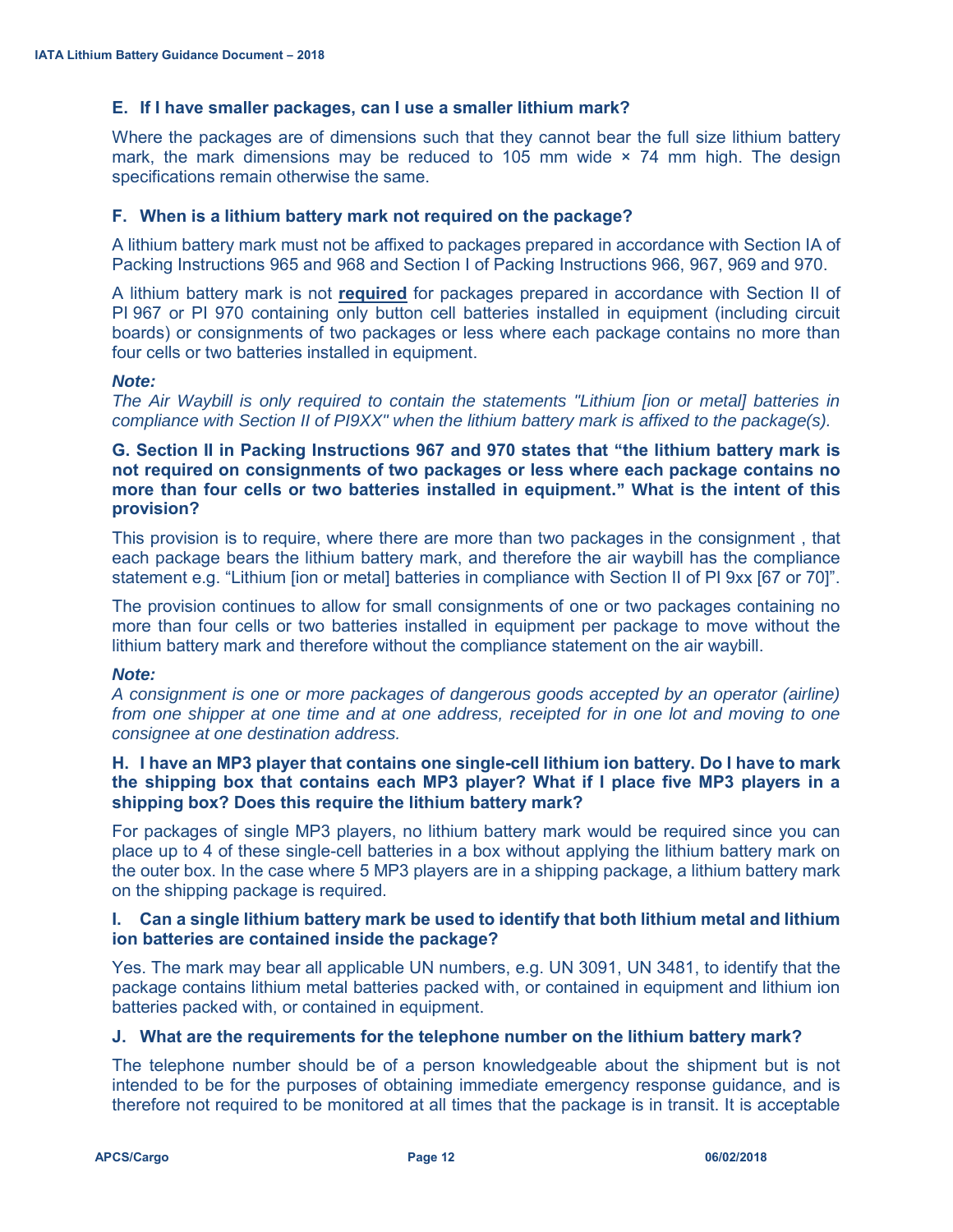for the number to be monitored during the company's normal business hours in order to provide product-specific information relative to the shipment. However, it also is acceptable to use an emergency response, 24-hour phone number on the lithium battery mark.

# **K. For the purposes of the lithium battery packing instructions, what is considered the** "**package**"?

The package is the complete product of the packing operation that satisfies the requirements of the packing instruction and in a manner ready to be presented for transport (shipper/consignee information, hazard communication, etc.). The package may contain multiple batteries or pieces of equipment provided the limitations set out in the applicable packing instruction are not exceeded. The package must be marked and labelled as required by the packing instruction. A single package may be offered for transport, or one or more packages may then be placed into an overpack for ease of handling or transport purposes. When an overpack is used, the package marks and labels must be duplicated on the overpack unless the marks and labels required on individual packages are visible, or are not required by the packing instruction (i.e. not more than 4 cells or 2 batteries when contained in equipment and no more than two packages in the consignment).

# **L. Does IATA require a MSDS or SDS containing the UN test data?**

No. IATA does not require a material safety data sheet (MSDS or SDS), or the UN 38.3 test data report as part of the required documentation requirements when offering lithium batteries for transport.

# *Note:*

*Manufacturers and subsequent distributors of cells or batteries manufactured after 1 July 2003 must make available the test summary as specified in the UN Manual of Tests and Criteria, Part III, sub-section 38.3, paragraph 38.3.5. This test summary must be made available from 1 January 2020.* 

**M. Under Packing Instructions 966 and 969, it states that "The maximum number of batteries in each package must be the minimum number required to power the equipment, plus two spares". If a package contains 4 power tools (each tool contains 1 lithium ion battery), can 2 extra lithium ion batteries be placed in the package for each piece of equipment for a total of 12 batteries?** 

Yes. The 12 batteries reflect two spares for each of the 4 power tools in the outer package plus one each to power the device.

# **N. May lithium battery packages be placed in an overpack in accordance with the IATA Dangerous Goods Regulations?**

 $\triangle$  Yes, but there are segregation requirements that need to be considered for certain other classes of dangerous goods. UN 3090, lithium metal batteries prepared in accordance with Section IA or Section IB of PI 968 and UN 3480, lithium ion batteries prepared in accordance with Section IA or Section IB of PI 965 are not permitted in the same outer packaging with dangerous goods classified in Class 1 other than Division 1.4S, Division 2.1, Class 3, Division 4.1 or Division 5.1. The overpack may also contain goods not subject to the Regulations provided there are no packages enclosing different substances which might react dangerously with each other. An overpack must be marked with the word "overpack" and must be labelled with the lithium battery mark (DGR Figure 7.1.C), unless the mark(s) on the package(s) inside the overpack are visible or not required by the Packing Instruction.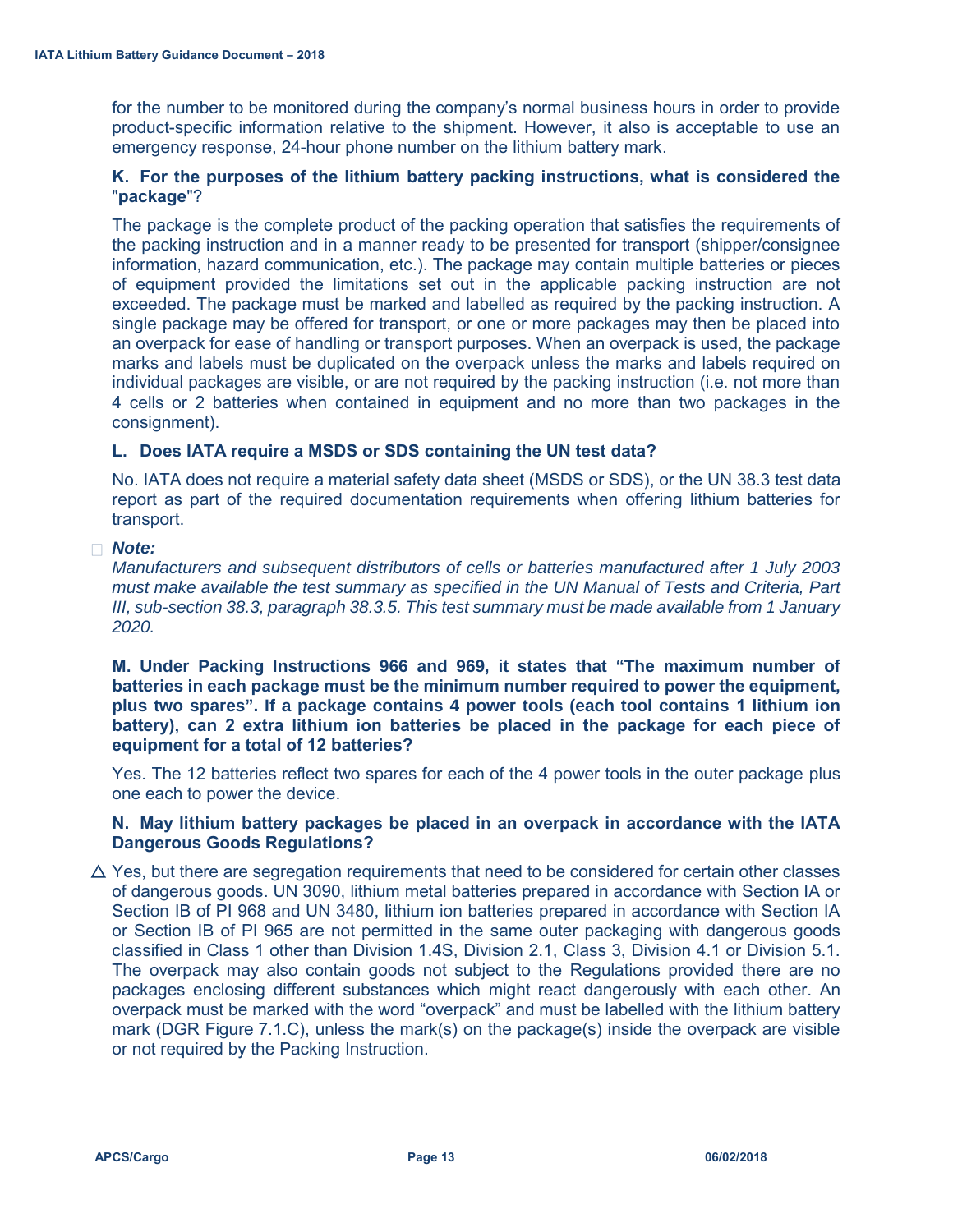In addition, the word "overpack" must be marked on overpacks containing packages transported in accordance with Section I of the applicable Packing Instructions (i.e. bearing the Class 9 lithium battery hazard label).

# △ Note:

*For Section II of PI 965 and PI 968 the shipper is limited to one (1) package per consignment (shipment) and no more than one (1) package complying with the requirements of Section II may be placed in an overpack. This overpack may also contain packages of non-dangerous goods and/or packages prepared in accordance with Section IA and/or IB of PI 965 and/or PI 968 and/or packages of other dangerous goods, excluding packages containing dangerous goods classified in Class 1 other than Division 1.4S, Division 2.1, Class 3, Division 4.1 or Division 5.1.* 

# **O. Do the quantity limits shown in the lithium battery packing instructions apply to overpacks containing lithium batteries?**

The quantity limits shown in the packing instructions refer to the maximum net weight of lithium batteries in each package. Provided each package remains within the limit specified in the packing instruction, there are no limits specified for an overpack.

# △ **Note:**

*For Section II of PI 965 and PI 968 the shipper is limited to one (1) package per consignment (shipment) and no more than one (1) package complying with the requirements of Section II may be placed in an overpack. This overpack may also contain packages of non-dangerous goods and/or packages prepared in accordance with Section IA and/or IB of PI 965 and/or PI 968 and/or packages of other dangerous goods, excluding packages containing dangerous goods classified in Class 1 other than Division 1.4S, Division 2.1, Class 3, Division 4.1 or Division 5.1.* 

# **P. Packing Instructions 966 and 969 Section II include a requirement for a 1.2 metre drop test. What portion or portions of the package are subject to this test?**

The completed package containing batteries as prepared for transport in accordance with the relevant packing instruction must be capable of withstanding the 1.2 m drop test. This could apply to a package solely containing batteries that is packaged in full compliance with the provisions of the packing instruction (to include the 1.2 m drop test capability requirement) and is then packed with equipment in a strong rigid outer packaging and offered for transport (see item 2N for additional information related to overpacks). Or, it could apply to a package that includes batteries properly packed in inner packaging and equipment or other non-dangerous goods that are placed in an strong rigid outer packaging. The package that includes both the inner packaging containing batteries and the equipment must comply with the packing instruction to include meeting the capability to pass the 1.2 m drop test.

# **Q. How do I transport prototype lithium cells and batteries that have not passed the UN 38.3 Tests?**

Pre-production prototypes of lithium batteries or cells, when these prototypes are transported for testing, or low-production runs (i.e. annual production runs consisting of no more than 100 lithium cells and batteries) of lithium cells or batteries that have not been tested to the requirements in subsection 38.3 of the UN Manual of Tests and Criteria may be transported aboard cargo aircraft, if approved by the appropriate authority of the State of origin and the requirements in Packing Instruction 910 of the Supplement to the Technical Instructions are met (see Special Provision A88).

The appropriate authority of the State of origin will provide details of PI 910 as part of the approval process.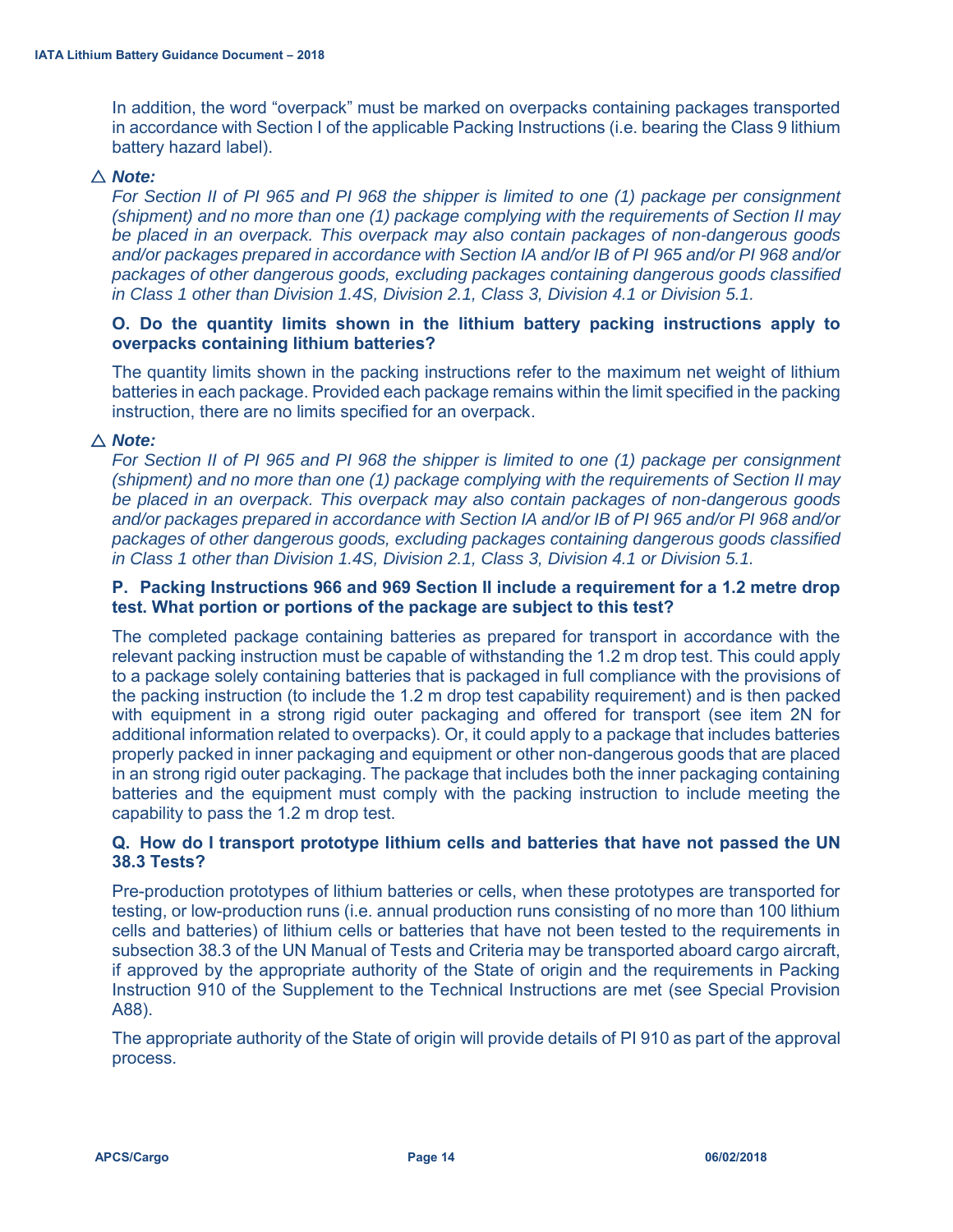# **R. Can I ship recalled, damaged or non-conforming cells or batteries?**

Lithium batteries, identified by the manufacturer as being defective for safety reasons, or that have been damaged, that have the potential of producing a dangerous evolution of heat, fire or short circuit are forbidden for transport by air (e.g. those being returned to the manufacturer for safety reasons). This applies also to lithium cells or batteries installed inside equipment such as mobile phones, laptops or tablets where the devices are subject to recall due to the safety concerns of the lithium cell or battery installed in the device.

Batteries which have some other defective feature (e.g. LEDs not showing charge, incorrect model number on label, or batteries not holding enough charge) could still be shipped by air. Also, laptops being returned may not have a defective battery, it may not meet the needs of the customer, may be defective itself (but not the battery), etc. In these situations air transport would be permitted. The battery or equipment manufacturer should be contacted to determine the appropriate shipping method.

# **S. How do I protect against "inadvertent activation"?**

When batteries are contained in equipment, the equipment must be packaged in a manner that prevents unintentional activation or must have an independent means of preventing unintentional activation (e.g., packaging restricts access to activation switch, switch caps or locks, recessed switches, trigger locks, temperature sensitive circuit breakers, etc.). This requirement does not apply to devices which are intentionally active in transport (RFID transmitters, watches, sensors etc.) and which are not capable of generating a quantity of heat sufficient to be dangerous to packaging or personal safety.

# **T. What is the maximum weight of batteries per package for fully regulated batteries contained in equipment (Section I)?**

The maximum weight is 5 kg of lithium batteries per package for passenger and cargo aircraft and 35 kg of lithium batteries per package for cargo aircraft only.

|                                                                              | <b>Net Quantity per Package</b><br><b>Passenger Aircraft</b> | <b>Net</b><br><b>Quantity</b><br><b>Package</b><br><b>Cargo Aircraft Only</b> | per |
|------------------------------------------------------------------------------|--------------------------------------------------------------|-------------------------------------------------------------------------------|-----|
| Lithium Ion & Lithium<br>Metal cells and batteries<br>contained in equipment | $5$ kg                                                       | 35 kg                                                                         |     |

# **U. Do I need to declare a gross weight or a net weight for lithium batteries (Section I)?**

All lithium battery shipments, including when packed with or contained in equipment, must be declared by the net weight as per the definition of "net weight", see page 3.

# **V. I have 2 kg of 2.7Wh cells and 2 batteries that meet the Section II limitations; can I place them in one package?**

No. The limits found in Table 965-II and Table 968-II cannot be combined. Shippers are not permitted to ship more than one package of Section II PI 965 at one time. Therefore quantities of lithium ion cells or batteries that exceed the limit for one package must be shipped as Section IB of the applicable packing instruction.

# **W. I am shipping Section IB lithium [ion or metal] batteries; do I need dangerous goods training?**

Yes. All the provisions of the Dangerous Goods Regulations apply to shipments of Section IB batteries except the references listed in Section IB. Therefore, dangerous goods training as indicated in Subsection 1.5 of the Dangerous Goods Regulations is required.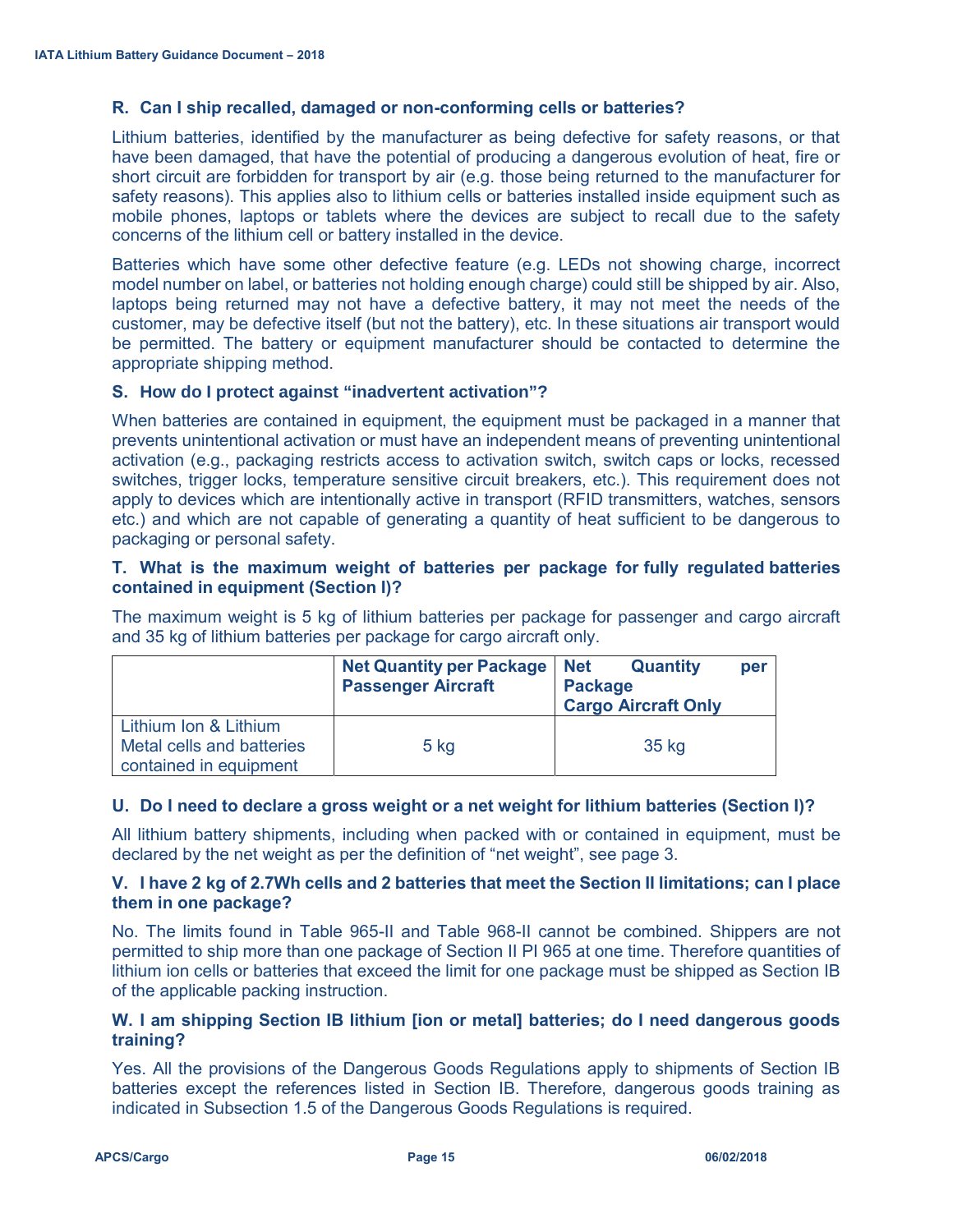# **X. What are the additional marking requirements for a package prepared under Section IB of Packing Instruction 965 and 968?**

Because all of the requirements of the dangerous goods regulations apply other than the requirement to use UN specification packaging, each package must be marked with:

- the UN Number preceded by "UN" and the Proper Shipping Name (DGR 7.1.4.1 (a));
- $\bullet$  the shipper and consignee address (DGR 7.1.4.1 (b)); and
- in addition, the net weight as required by (DGR  $7.1.4.1(c)$ ) must be marked on the package.

# *Note:*

*When using an overpack, each package must be marked in accordance with the Regulations and then, when placed in an overpack, marked as required by DGR 7.1.7.* 

# **Y. I am shipping perishable cargo with lithium battery powered temperature or data loggers; do I need to follow the Dangerous Goods Regulations?**

Yes. All the applicable provisions for lithium batteries will need to be followed by the shipper of such devices, including the limitations for devices that are "active" (on) during transport.

# *Note:*

*The perishable cargo regulations (PCR) also apply to such shipments.* 

# **Z. Do I need to include an additional document or statement to certify that my lithium ion batteries are at no more than 30% SoC?**

No. For lithium ion batteries shipped in accordance with Section IA or Section IB of PI 965, which must be on a Shipper's Declaration, the Shipper's Declaration includes a certification statement "I declare that all of the applicable air transport requirements have been met."

By signing the Shipper's Declaration the shipper is making a legal statement that all the applicable provisions of the DGR have been complied with, which includes that the lithium ion batteries are at no more than 30% SoC.

For Section II of PI 965, the provision of the compliance statement "lithium ion batteries in compliance with Section II of PI 965" on the air waybill will be taken by regulatory authorities as a legal declaration of compliance.

# **AA. I have lithium ion batteries packed with equipment (PI 966, Section I) where the lithium ion batteries are packed in a fibreboard (4G) box and then that box is packed with the equipment in a fibreboard outer packaging. Is this an overpack?**

No, Section I of PI 966 (and also PI 969) allows two methods of having lithium batteries packed with equipment. Either:

- (a) the lithium batteries are packed into a UN specification packaging meeting PG II performance standards and then packed with the equipment in an outer packaging; or
- (b) the lithium batteries and the equipment are packed into UN specification packaging meeting PG II performance standards.

In either case what is presented for transport is a "package" and not an overpack.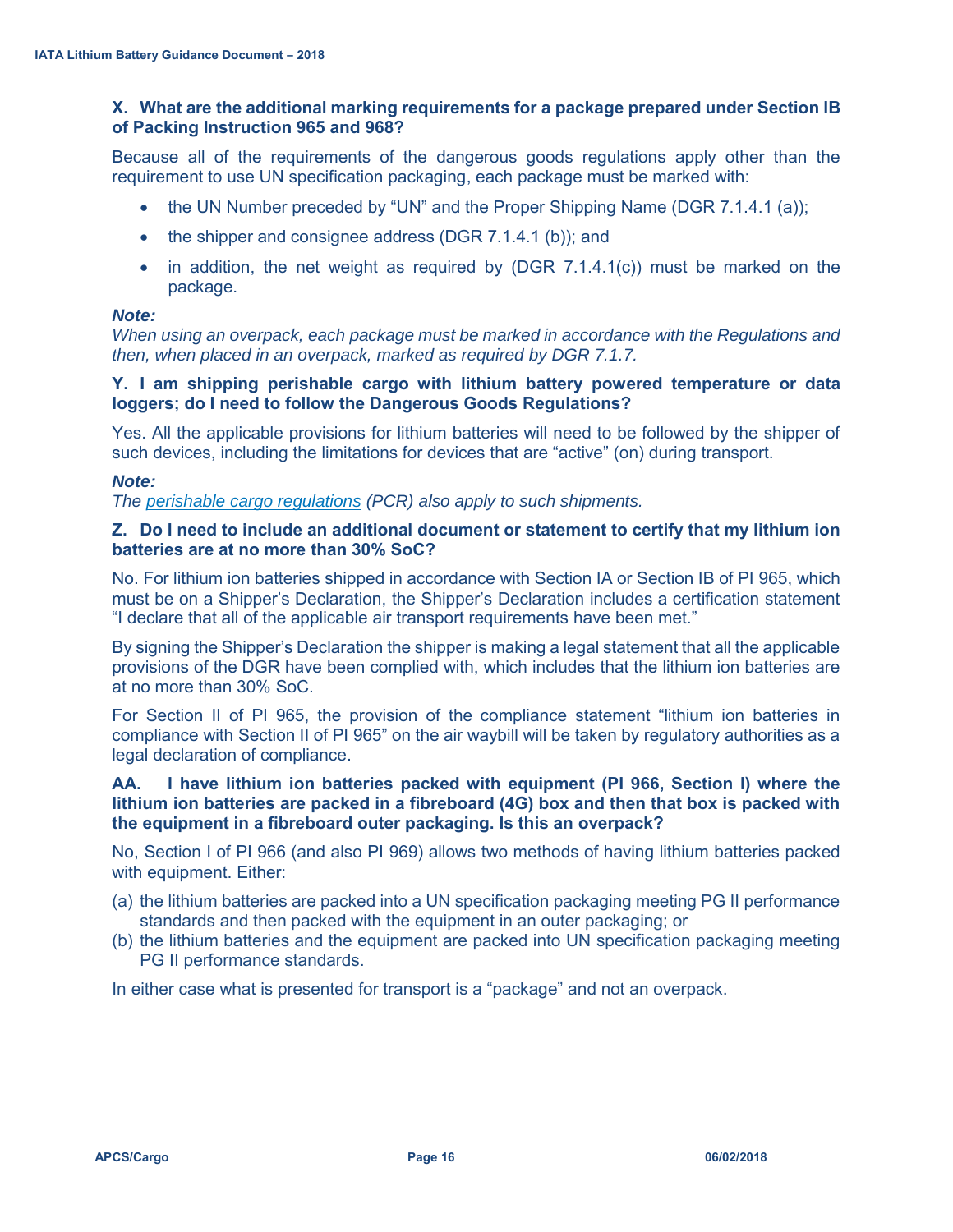# **BB. I have packagings pre-printed with the Class 9 hazard label can these still be used now that there is a new lithium battery Class 9 hazard label?**

Yes, there is a two year transition period for industry to adopt the new lithium battery Class 9 hazard label, example below:



Packagings that have the regular Class 9 – Miscellaneous Dangerous Goods may still be used for lithium batteries in Section I, IA and IB until 31 December 2018.

# **CC. Can I prepare a package with the new Class 9 lithium battery hazard label and the old lithium battery handling label?**

Yes. During the transition period for the new class 9 lithium battery hazard label and the new lithium battery mark, which runs until the  $31<sup>st</sup>$  December 2018, these can be used in any combination with the current class 9 hazard label and the current lithium battery handling label respectively.

Effective the 1<sup>st</sup> January 2019, only the Class 9 lithium battery hazard label and the lithium battery mark can be used.

# **DD. Does the definition of "consignment" apply to the house air waybill (HAWB) or to the master air waybill (MAWB)?**

The use of HAWB or MAWB has no direct relationship to what is a "consignment". For example a MAWB may have multiple consignments where each of the consignments are from separate shippers, or are from one shipper but to separate consignees, or the MAWB may be just be a single consignment from one shipper to one consignee.

The following limitations apply to consignments:

- 1. a shipper is not permitted to consign more than one package of Section II, PI 965 or PI 968; and
- 2. a shipper is not permitted to consign more than two packages of lithium batteries contained in equipment under Section II of PI 967 and PI 970 where there are no more than 4 cells or 2 batteries in the package without the application of the lithium battery handling label (lithium battery mark) on the package.

The objective of these two conditions is to:

1. restrict the number of packages of just lithium batteries that are carried by air that are not subject to the dangerous goods acceptance check and that are not shown on the written information to the pilot-in-command. The intention here is to force shippers of multiple packages to declare these on a Shipper's Declaration for Dangerous Goods and therefore make the consignment subject to the full checks for air transport.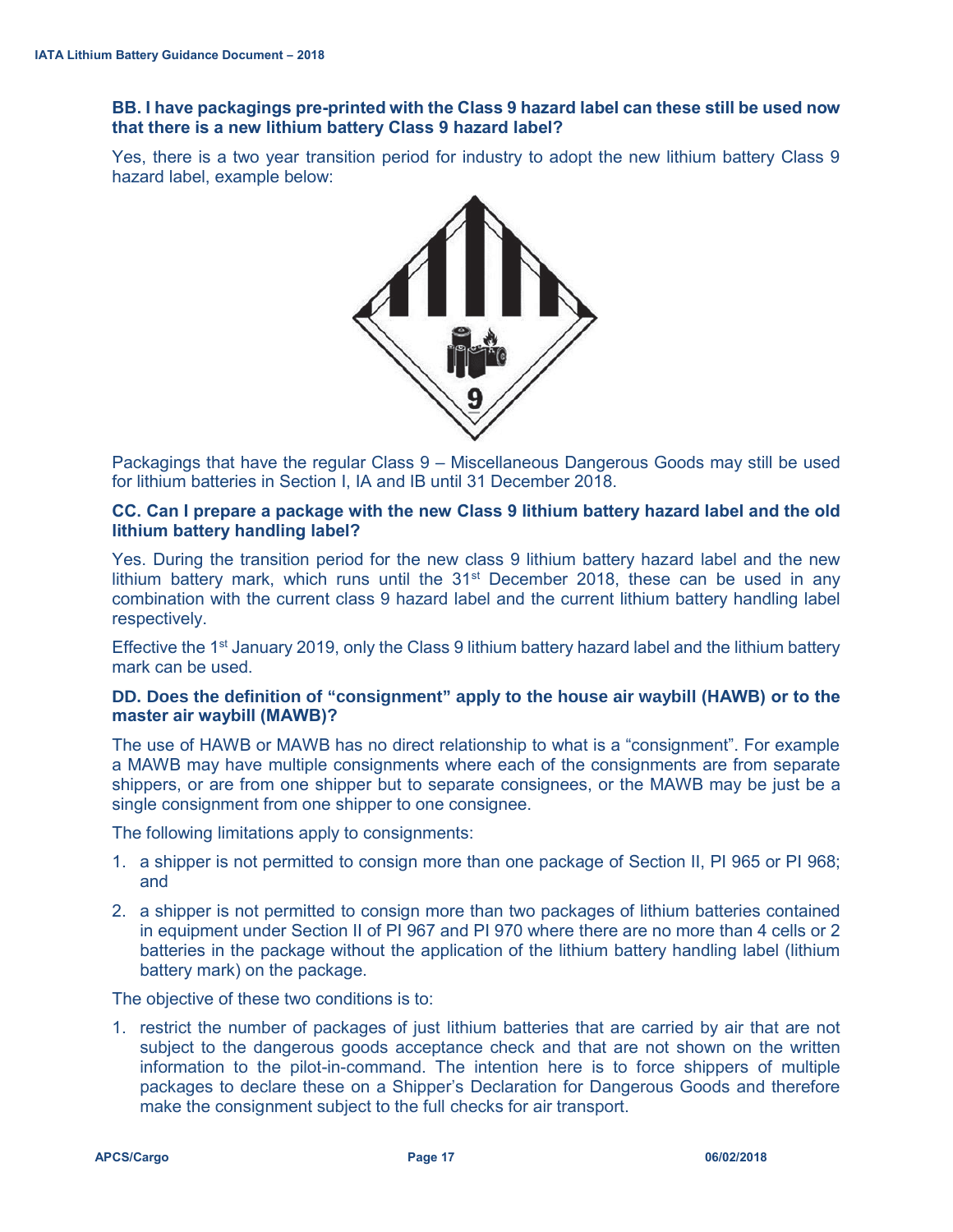2. require appropriate hazard communication on packages and on the air waybill where a shipper has more than two packages of lithium batteries contained in equipment.

#### *Notes:*

- *1. This does not mean that every retail "package" must bear the lithium battery mark. A shipper may place multiple retail boxes, each containing a lithium battery meeting Section II installed in equipment, into an outer packaging to form the package for air transport. There is no limit on the number of individual retail boxes that can be placed into the outer packaging, except that a "package" must not contain more than 5 kg net weight of lithium batteries. Each such package must bear the lithium battery mark and when an air waybill is used the air waybill must show the applicable compliance statement, e.g. "lithium ion batteries in compliance with section II of PI 967".*
- *2. Shippers or freight forwarders should not try to split a consignment across multiple air waybills to try to avoid the application of the lithium battery mark where there are more than two packages with lithium batteries contained in equipment under Section II in a consignment.*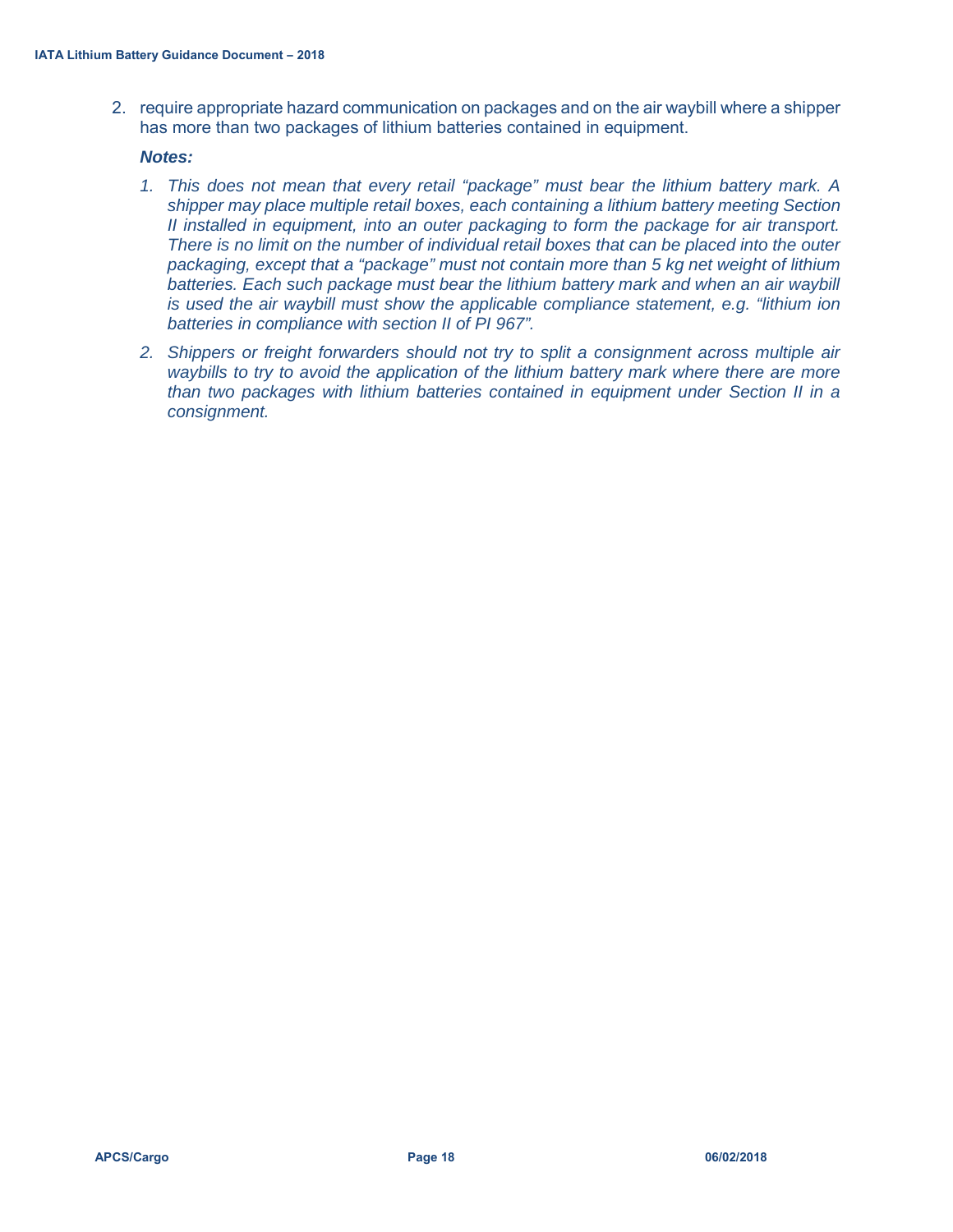# **Part 3 – Questions Related to Design Type Testing Provisions**

# **A. Where can I find requirements related to testing of battery design types?**

The UN Manual of Tests and Criteria sets out specific tests that must be conducted on each lithium cell or battery design type. Each test is intended to either simulate a common transportation occurrence such as vibration or changes in altitude or to test the integrity of a cell or battery. You may obtain a copy of these testing requirements via the following website: http://www.unece.org/trans/danger/publi/manual/manual\_e.html.

#### **B. What constitutes a design change requiring renewed design type testing?**

The following provisions are taken from the  $6<sup>th</sup>$  revised edition of the UN Manual of Tests and Criteria, paragraph 38.3.2.2.

A cell or battery that differs from a tested design by:

- (a) For primary cells and batteries, a change of more than 0.1 g or 20% by mass, whichever is greater, to the cathode, to the anode, or to the electrolyte;
- (b) For rechargeable cells and batteries, a change in Watt-hours of more than 20% or an increase in voltage of more than 20%; or
- (c) A change that would materially affect the test results.

shall be considered a new type and shall be subjected to the required tests.

*Note: the type of change that might be considered to differ from a tested type, such that it might lead to a failure of any of the test results, may include, but is not limited to:* 

- *(a) A change in the material of the anode, the cathode, the separator or the electrolyte;*
- *(b) A change of protective devices, including the hardware and software;*
- *(c) A change of safety design in cells or batteries, such as a venting valve;*
- *(d) A change in the number of component cells;*
- (e) *A change in connection mode of component cells;*
- (f) *For batteries which are to be tested according to T.4 with a peak acceleration less than 150 gn, a change in the mass which could adversely impact the result of the T.4 test and lead to a failure.*

In the event that a cell or battery type does not meet one or more of the test requirements, steps shall be taken to correct the deficiency or deficiencies that caused the failure before such a cell or battery type is retested.

# **C. What edition of the UN Manual of Tests and Criteria must be used when testing new lithium cell or battery designs**

If a newly produced lithium cell or battery design is being tested for the first time, then the edition of the UN *Manual of Tests and Criteria* in effect at the time that the cell or battery designs are first tested must be used. For example, a new lithium ion battery design is produced for the first time in March 2018. This battery must be tested in accordance with the provisions of the  $6<sup>th</sup>$  revised edition of the UN *Manual of Tests and Criteria* as this is the edition in effect, see Note under DGR 1.1.1 (1.1 of the LBSG).